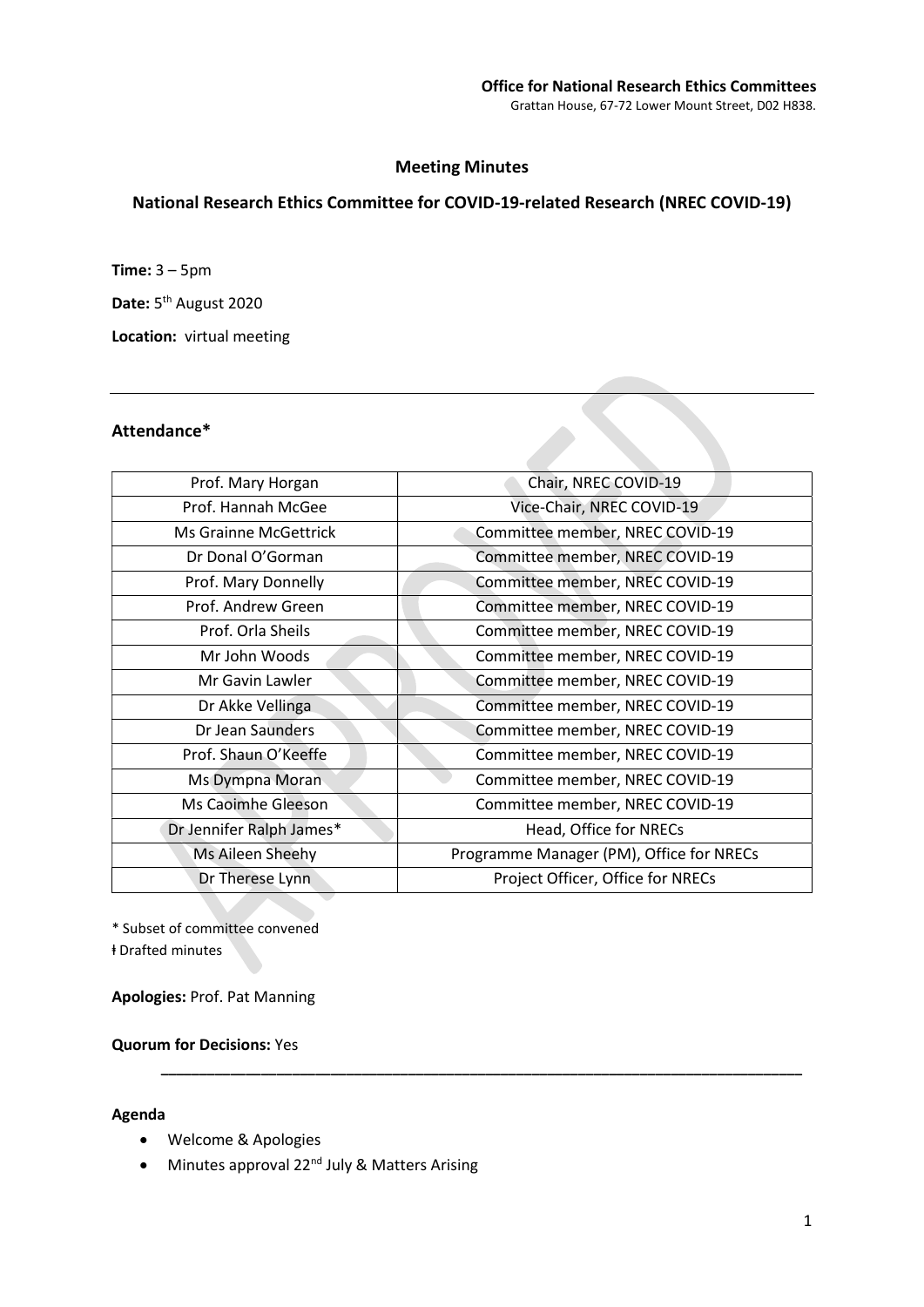Grattan House, 67-72 Lower Mount Street, D02 H838.

- Declarations of Interest
- Application 20-NREC-C0V-086
- Application 20-NREC-C0V-017-Amend
- Application 20-NREC-C0V-092
- Application 20-NREC-C0V-088
- Application 20-NREC-C0V-089
- Application 20-NREC-C0V-091
- Application 20-NREC-C0V-094
- Application 20-NREC-C0V-087
- Application 20-NREC-C0V-090
- Application 20-NREC-C0V-085
- AOB
- The Chair opened the meeting and welcomed the committee
- $\bullet$  The minutes from meeting on 22<sup>nd</sup> July were approved
- Matters arising from the 22<sup>nd</sup> July meeting as follows:
	- (1) The Head of Office for NRECs provided a running count of applications considered by NREC COVID-19 to date

\_\_\_\_\_\_\_\_\_\_\_\_\_\_\_\_\_\_\_\_\_\_\_\_\_\_\_\_\_\_\_\_\_\_\_\_\_\_\_\_\_\_\_\_\_\_\_\_\_\_\_\_\_\_\_\_\_\_\_\_\_\_\_\_\_\_\_\_\_\_\_\_\_\_\_\_\_\_\_\_\_\_

Declarations of Interest: none

#### Applications

| <b>Application Number</b>     | 20-NREC-C0V-086                                                                                                                             |
|-------------------------------|---------------------------------------------------------------------------------------------------------------------------------------------|
| <b>Applicant</b>              | Dr Padraic Dunne                                                                                                                            |
| <b>Study Title</b>            | COPE-CORONA: Identifying and strengthening personal resources<br>among international healthcare workers to cope with the Corona<br>pandemic |
| Institution                   | <b>RCSI</b>                                                                                                                                 |
| <b>NREC COVID-19 Comments</b> | The committee noted this application represents a multisite<br>$\bullet$                                                                    |
|                               | anonymous survey of healthcare workers (HCWs) evaluating                                                                                    |
|                               | post-traumatic stress, anxiety, depression and burnout during the                                                                           |
|                               | pandemic                                                                                                                                    |
| <b>NREC COVID-19 Decision</b> | Provisional approval                                                                                                                        |
| <b>Associated Conditions</b>  | The committee is unclear as to the study descriptor<br>$\mathbf{1}$ .                                                                       |
|                               | 'international' – will it involve healthcare workers (HCWs) based                                                                           |
|                               | in different countries or international HCWs working in Ireland?                                                                            |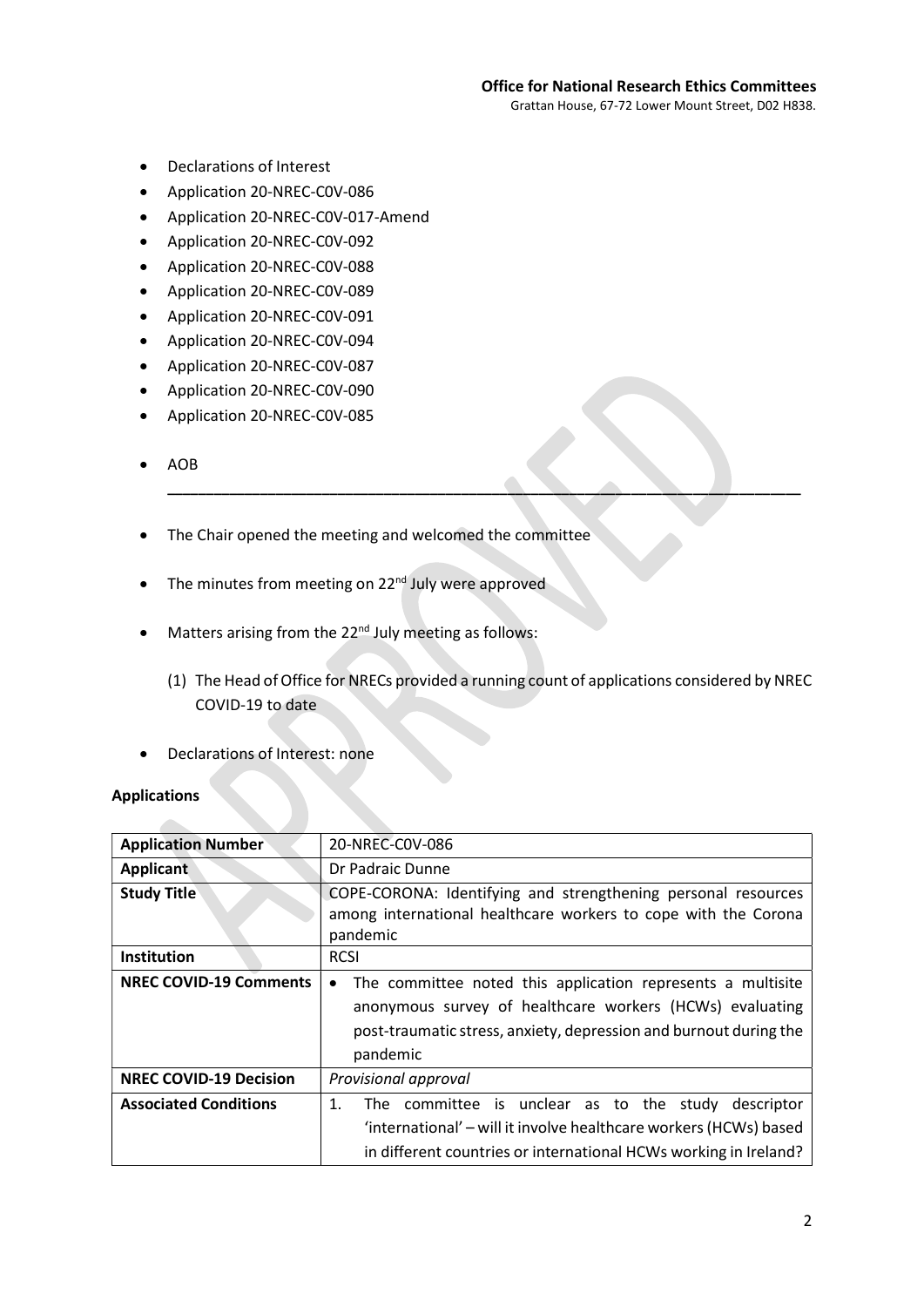|    | Moreover, the committee requests confirmation of the Irish,         |
|----|---------------------------------------------------------------------|
|    | and if relevant the international, sites involved.                  |
| 2. | With reference to 'strengthening' in the study title, the           |
|    | committee is of the view that this implies that an intervention     |
|    | will take place; please justify and amend accordingly.              |
| 3. | The committee notes that Qualtrics will be used as the survey       |
|    | tool and requires assurance of the security that it can afford      |
|    | participants' data including plans to immediately de-identify the   |
|    | data (including URLS, cookies) when received.                       |
| 4. | The committee requires that consent is required prior to            |
|    | admission to the survey. An appropriate consent statement is        |
|    | required at the start of the survey to which participants can 'tick |
|    | box', with preclusion to proceed if consent is not agreed.          |
| 5. | The committee queries if supports will be made available to         |
|    | participants should they find the survey and interviews             |
|    | upsetting?                                                          |
| 6. | The committee notes that the HCWs to be included in the             |
|    | survey as listed in the Participant Information Leaflet does not    |
|    | include Social Workers and Speech & Language Therapists, and        |
|    | requests clarity - will all HCWs be included?                       |
|    |                                                                     |

| <b>Application Number</b>     | 20-NREC-COV-017-Amend                                                    |
|-------------------------------|--------------------------------------------------------------------------|
| <b>Applicant</b>              | Prof. John Laffey                                                        |
| <b>Study Title</b>            | ExtraCorporeal Membrane Oxygenation for 2019 novel Coronavirus           |
|                               | <b>Acute Respiratory Disease (ECMOCARD)</b>                              |
| <b>Institution</b>            | <b>Galway University Hospital</b>                                        |
| <b>NREC COVID-19 Comments</b> | The committee noted that this application represents an                  |
|                               | amendment to a study receiving NREC COVID-19 approval on 8 <sup>th</sup> |
|                               | May 2020                                                                 |
| <b>NREC COVID-19 Decision</b> | <b>Provisional approval</b>                                              |
| <b>Associated Conditions</b>  | Regarding the additional two hospital sites - St Vincent's and<br>1.     |
|                               | Beaumont Hospitals, the committee requires confirmation /                |
|                               | evidence of agreement from the respective sites.                         |
|                               | The committee notes several references to Australian sites and<br>2.     |
|                               | requires clarification of their role.                                    |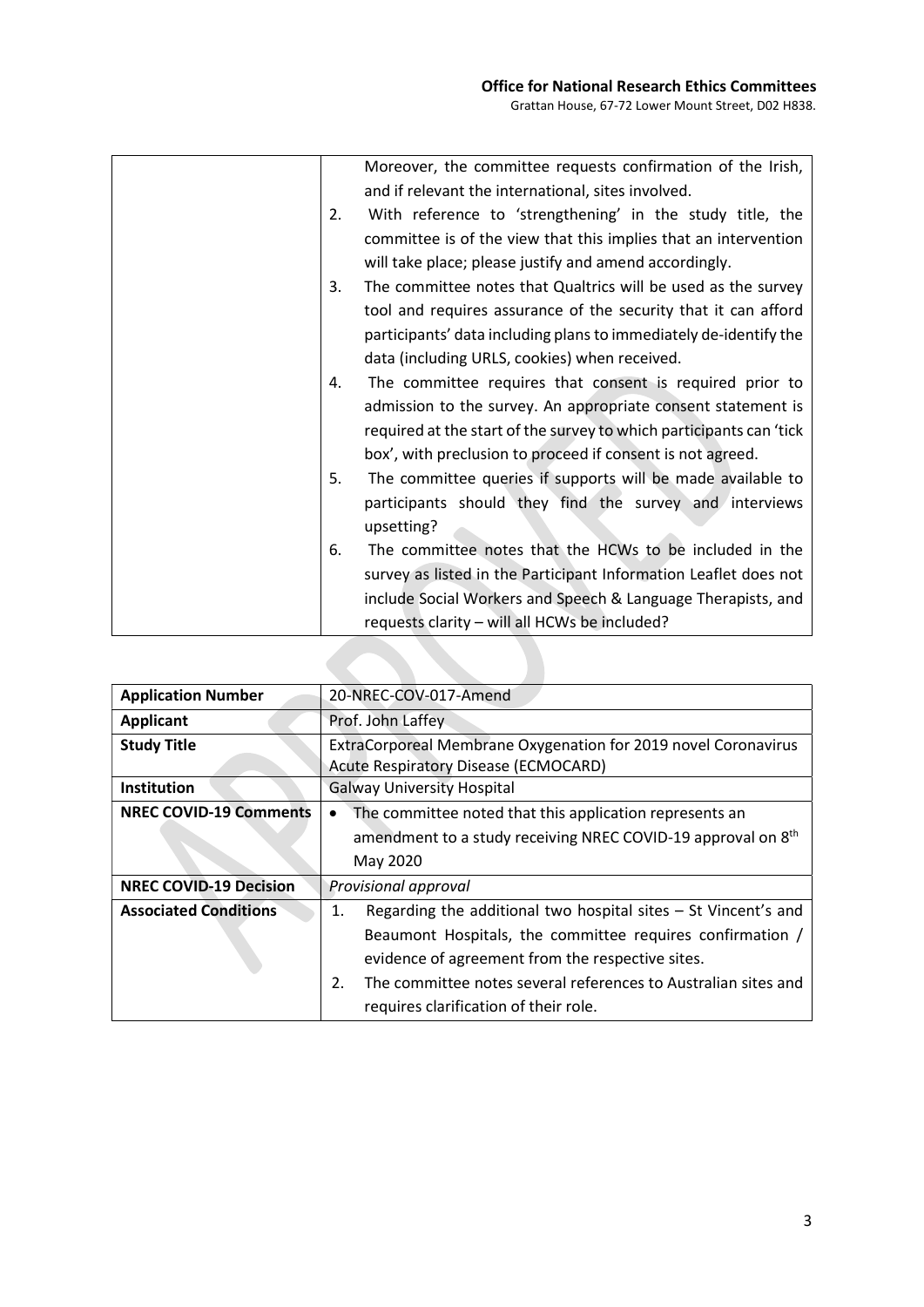| <b>Application Number</b>     | 20-NREC-C0V-092                                                          |
|-------------------------------|--------------------------------------------------------------------------|
| <b>Applicant</b>              | Prof. Alistair Nichol                                                    |
| <b>Study Title</b>            | <b>Genetics of Mortality in Critical Care (GenOMICC)</b>                 |
| Institution                   | St. Vincent's University Hospital                                        |
| <b>NREC COVID-19 Comments</b> | The committee agreed that this application represents a very             |
|                               | important multisite international observational study                    |
| <b>NREC COVID-19 Decision</b> | Provisional approval                                                     |
| <b>Associated Conditions</b>  | The committee is unclear on the precise genetic analyses to be<br>1.     |
|                               | conducted and requests detail in this regard. Will heritable traits      |
|                               | be identified? If so, will relatives be informed? Will modifiable        |
|                               | epigenetic traits be identified?                                         |
|                               | The committee queries if participants will be all 'COVID positive'<br>2. |
|                               | or 'probable COVID'.                                                     |
|                               | The committee queries where and what the control cohort will<br>3.       |
|                               | be, in addition to how many participants, including controls, will       |
|                               | be included.                                                             |
|                               | The committee notes the blood sample will be transported to<br>4.        |
|                               | Edinburgh for DNA extraction and requires clarity on what                |
|                               | exactly will be done with the sample in the immediate term and           |
|                               | future. Moreover, the committee requests assurance of the                |
|                               | plan for the management and security of data post-Brexit.                |
|                               | 5.<br>The committee requests that the PIL more clearly explain the       |
|                               | plan to link predisposition, current comorbidities and outcome.          |
|                               | Furthermore, explanation of potential future studies should be           |
|                               | provided eg will future studies only encompass COVID-related             |
|                               | research, or might this cohort comprise a control set for                |
|                               | investigation of other diseases?                                         |
|                               | Noting the option for a participant to withdraw and the<br>6.            |
|                               | of the<br>destruction<br>sample,<br>the<br>committee<br>requests         |
|                               | confirmation that the DNA and associated genomic data will               |
|                               | also be deleted.                                                         |
|                               | The committee requires that the key for reidentification be held<br>7.   |
|                               | by a trustworthy member of hospital staff not involved in the            |
|                               | study.                                                                   |
|                               | The committee is of the view that the planned follow-up to<br>8.         |
|                               | determine if a participant is still alive will present more than         |
|                               | inconvenience for some, and requests that the potential upset            |
|                               | is acknowledged by the study team and in participant materials.          |
|                               | The committee notes that the consent $/$ assent forms have a<br>9.       |
|                               | choice of a yes/no box for the participants to fill in, indicating       |
|                               | they understand a specific issue. Were the participant to                |
|                               | indicate by ticking the "no " box that they did not understand           |
|                               | the issue, that would not be informed consent. Please restrict           |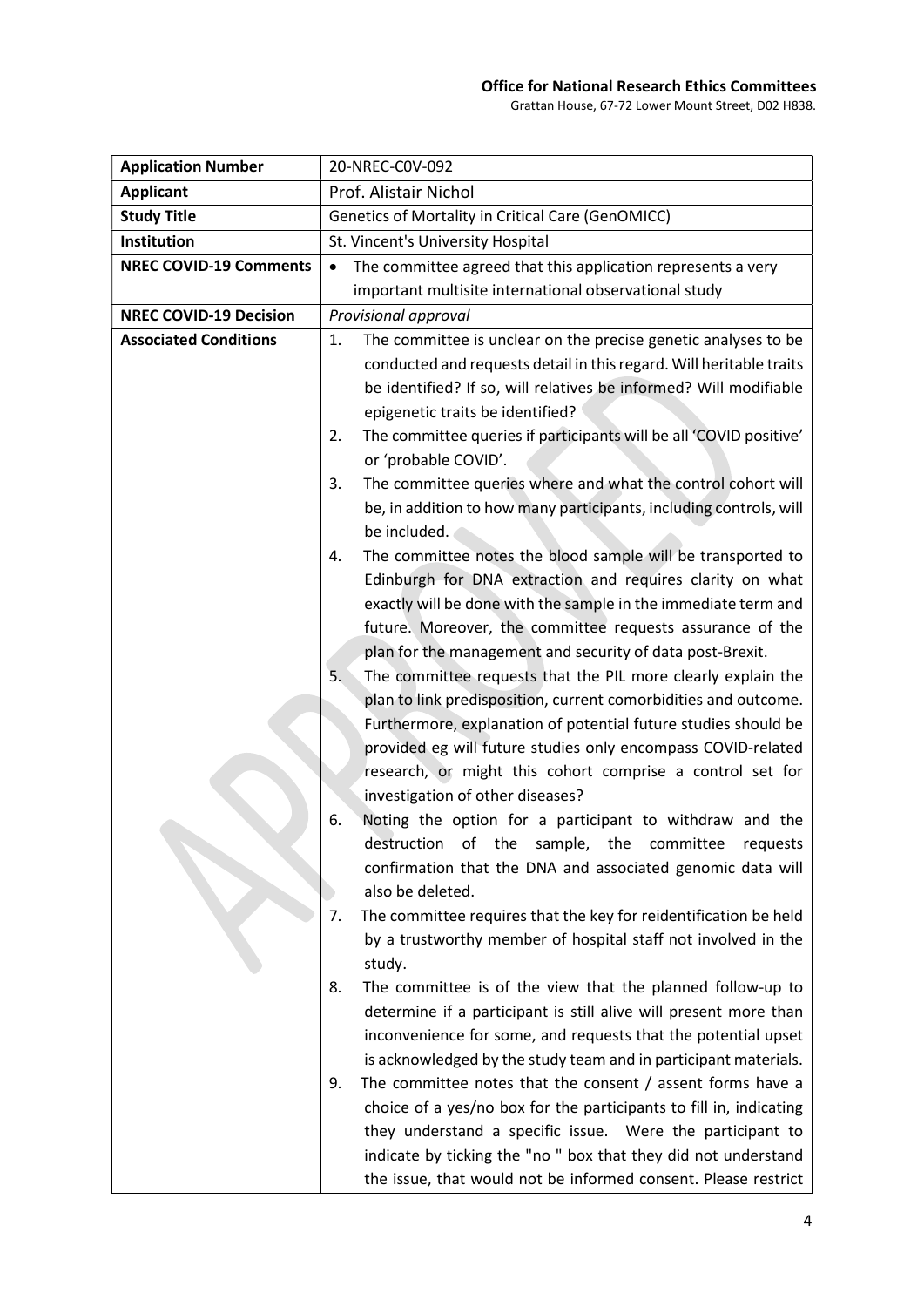| the use of yes/no boxes in the consent form to items where the       |
|----------------------------------------------------------------------|
| participant has a choice to make about individual elements of        |
| the project.                                                         |
| 10. Recognising the inclusion of an assent procedure, the committee  |
| requires confirmation that the study team will observe the           |
| below:                                                               |
| An adult not able to consent should, as far as possible, take part   |
| in the information/authorisation procedure. The objectives as        |
| well as the potential risks and benefits of the research should      |
| be explained as fully as possible using easily comprehensible        |
| language appropriate to their level of understanding. Where a        |
| prospective research participant lacks capacity but has some         |
| ability to understand the significance of the research, the          |
| researcher should ascertain the wishes of that individual with       |
| respect to his/her participation. Refusal or reluctance to           |
| participate in a research project by an individual lacking capacity  |
| should be respected. If a prospective research participant,          |
| despite all efforts possible in the circumstances, is unable to      |
| provide his or her own informed consent to participation in the      |
| study, the assent of a person - generally someone with a close       |
| ongoing personal relationship with the person- who can provide       |
| the best interpretation of the will and preferences of the person    |
| should be sought. Please note that "next of kin" has no legal        |
| authority to consent under Irish law. A person who has a close       |
| ongoing personal relationship does not have to be a member of        |
| one's family. An attorney under the Enduring Power of Attorney       |
| in Irish law does not have legal authority to consent to research.   |
| If the person subsequently recovers the ability to consent, his      |
| or her consent to use his or her data and, if appropriate, to        |
| continued participation in the study should be sought.               |
| The committee notes that this study is under consideration by<br>11. |
| the HRCDC for certain elements, and in this regard asserts that      |
| no research should be undertaken until all the necessary health      |
| research approvals are in place.                                     |
|                                                                      |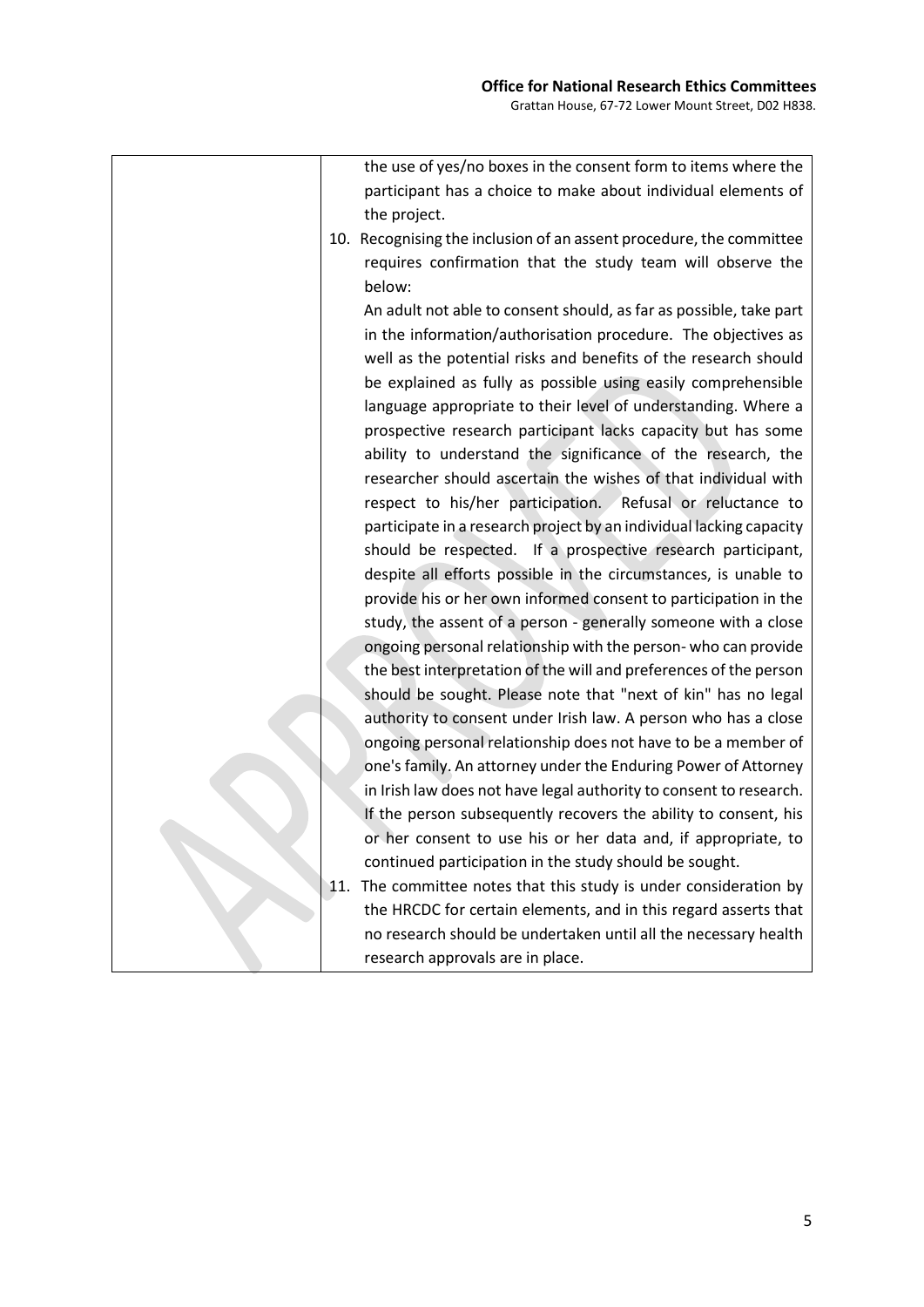| <b>Application Number</b>     | 20-NREC-C0V-088                                                         |
|-------------------------------|-------------------------------------------------------------------------|
| <b>Applicant</b>              | Prof. Fiachra Cooke                                                     |
| <b>Study Title</b>            | ReCaP: Rectal Cancer Management During the COVID-19 Pandemic            |
| Institution                   | University Hospital Waterford                                           |
| <b>NREC COVID-19 Comments</b> | The committee noted that this application represents a                  |
|                               | multicentre study of rectal cancer management in Ireland and            |
|                               | the UK conducted by surgical researchers                                |
| <b>NREC COVID-19 Decision</b> | Provisional approval                                                    |
| <b>Associated Conditions</b>  | The committee requests sight of the finalised survey.<br>1.             |
|                               | The committee requests evidence of agreement from each site<br>2.       |
|                               | to conduct the study. The committee asserts that NREC                   |
|                               | approval covers the ethics underpinning the study, however              |
|                               | approval is required to actually conduct the study at each site.        |
|                               | Noting reference to NCCP and NCRI, the committee queries if<br>3.       |
|                               | each have agreed to collaborate and requests evidence of                |
|                               | same.                                                                   |
|                               | Aspects of the study described in the application form and<br>4.        |
|                               | DPIA are contradictory including the approach to data transfer.         |
|                               | Further to section 1 (iii), the committee recommends that data          |
|                               | transfer is anonymous from each local site to the central               |
|                               | system, and one nominated Irish site as co-ordinating centre            |
|                               | for Ireland.                                                            |
|                               | The committee is unclear on the study design (section 2.5); is it<br>5. |
|                               | a case that the Irish lead centre de-identifies to invite patients      |
|                               | to consent and then sends their information to the UK to                |
|                               | conduct survey?                                                         |
|                               | The committee requests assurance of the plans for data<br>6.            |
|                               | management and security in light of Brexit. The committee               |
|                               | recommends that each local site contact their patient cohorts           |
|                               | to invite them to participate and carry out the informed                |
|                               | consent process pertaining to phase II; alternatively,                  |
|                               | justification is required for transfer of personal information to       |
|                               | the UK to contact patients and that this is adequately address in       |
|                               | the Participant Information Leaflet (PIL).                              |
|                               | The committee is unclear as to how long data will be retained<br>7.     |
|                               | for and the period of data collection.                                  |
|                               | The committee is of the view that the PIL is poorly formatted<br>8.     |
|                               | and requires revision.                                                  |
|                               | (i) The opt-in / opt-out for different phases is confusing for          |
|                               | participants as to what is actually being asked of them; please         |
|                               | revise to ensure patients can easily understand what exactly            |
|                               | they're agreeing to and /or requesting to be excluded from. The         |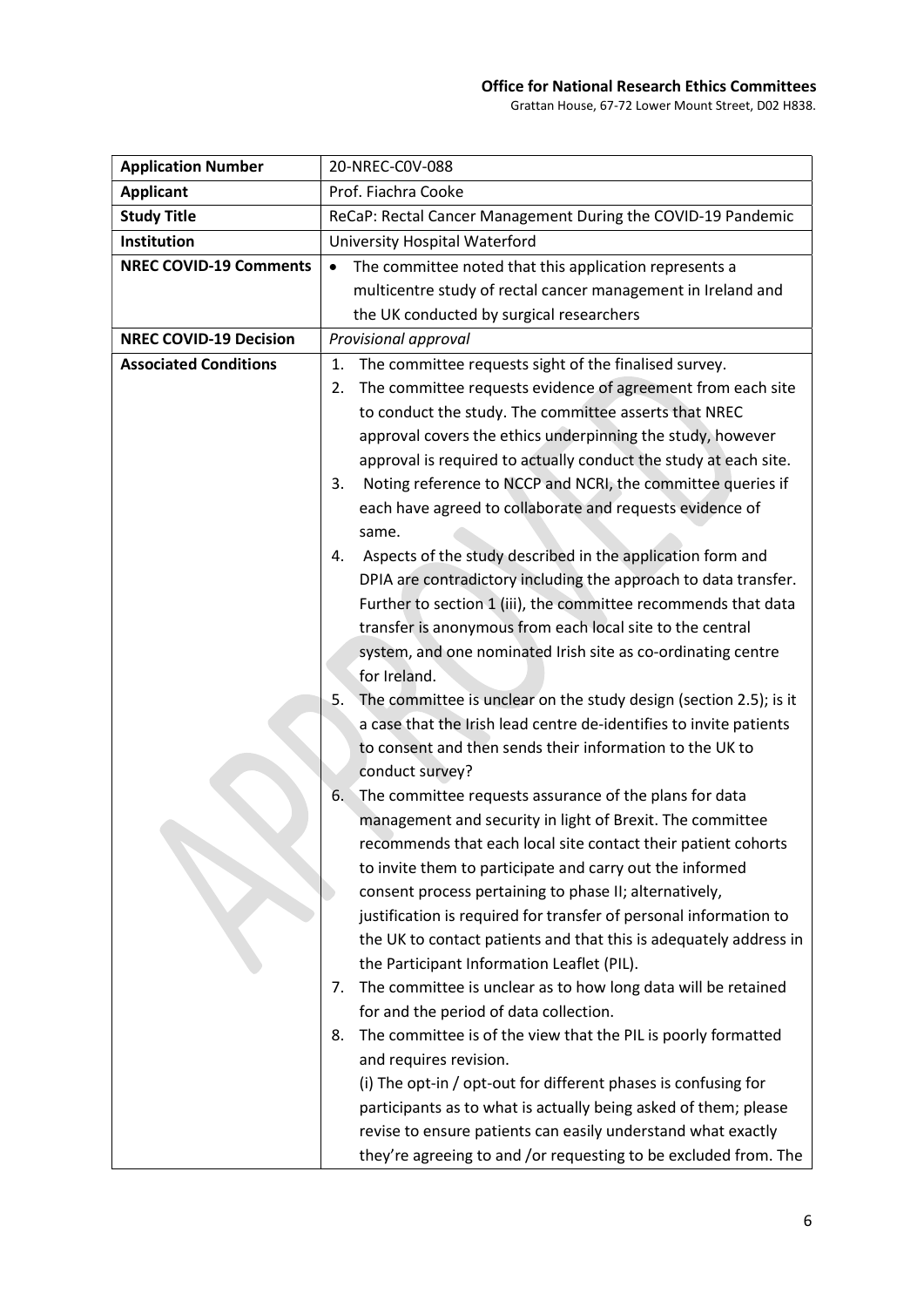| opt-in section has details for opt-out; please ensure opt-in is           |
|---------------------------------------------------------------------------|
| rephrased and is compliant with informed consent.                         |
| (ii) Noting the plan to contact participants one and three years          |
| after the pandemic, the committee notes there is no                       |
| acknowledgement that patients may be metastatic or palliative.            |
| The committee requires comment on the plans to mitigate for               |
| potential distress given some participants may have passed                |
| away during this time.                                                    |
| (iii) The content in answer to 'Why have I been chosen?' requires         |
| further explanation.                                                      |
| (iv) The committee requests that a procedure / resources are              |
| provided should patients become upset completing the survey.              |
| (v) Please provide Irish site-specific details for patients in Ireland to |
| contact.                                                                  |
| (vi) GDPR rights are not included in the PIL regarding data               |
| processing / transfer / access etc and retention periods of data          |
| for example; please amend accordingly.                                    |
| (vii) 'Page 3 of 6' is on all pages of PIL; please correct accordingly.   |
| 9. Given that University Hospital Waterford and Chichester are            |
| lead sites, and REDCAP is hosted by University of Newcastle,              |
| the committee requires confirmation both that data will be                |
| stored in compliance with GDPR and the role of Newcastle                  |
| University; please clarify references to same in the PIL.                 |
| The committee requires evidence of sponsor's insurance.<br>10.            |
| 11. The committee requires the CV of Principal Investigator. The          |
| committee is unclear as to the recruitment approach - are all             |
| consecutive cases of rectal cancer admitted to the centre being           |
| included? How will this be achieved? The committee requires               |
| explanation if all patients are discussed at MDT and if not, how          |
| will patients not discussed be included/identified?                       |
| 12. The committee notes that this study is under consideration by         |
| the HRCDC for certain elements, and in this regard asserts that           |
| no research should be undertaken until all the necessary health           |
|                                                                           |
| research approvals are in place.                                          |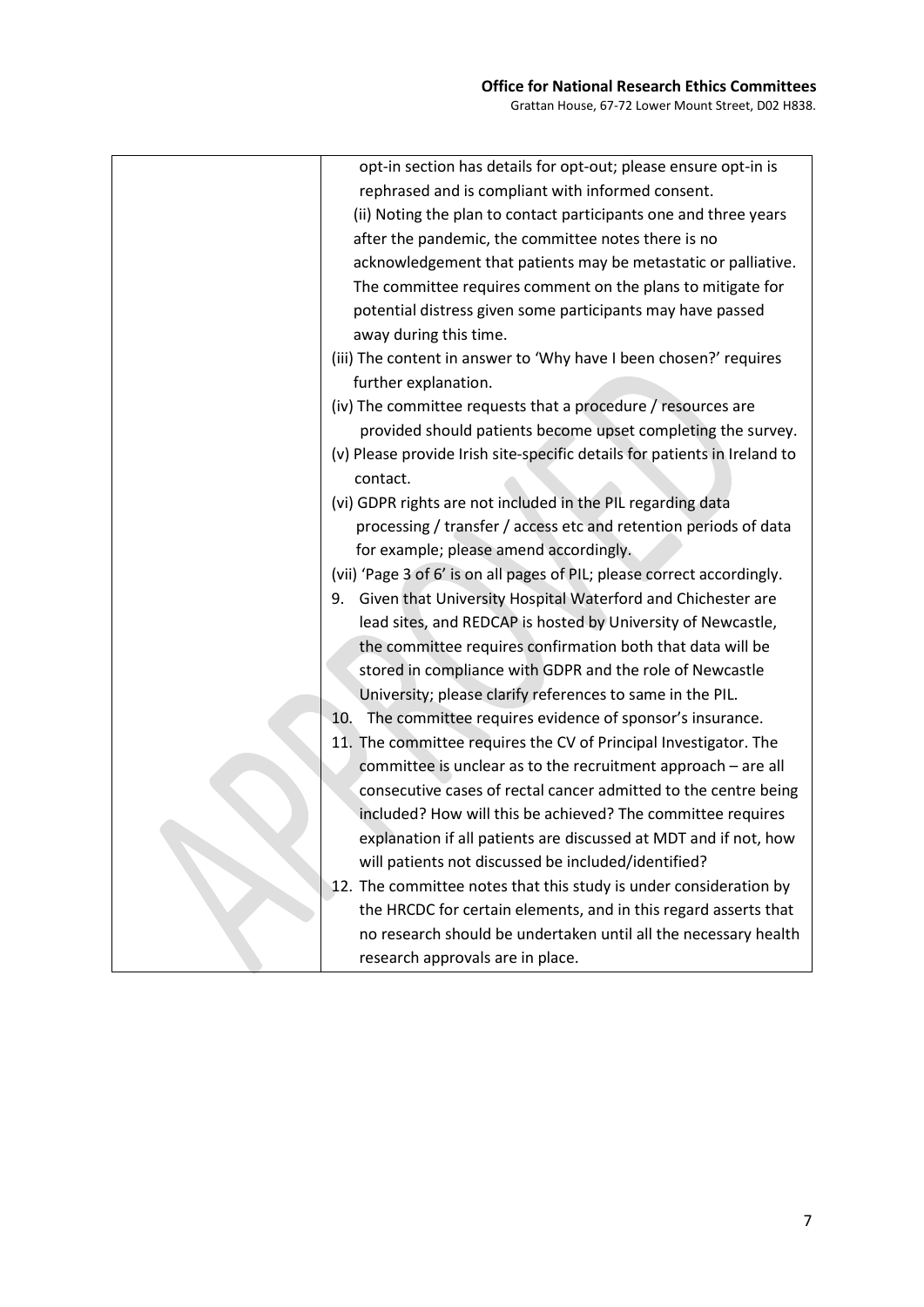| <b>Application Number</b>     | 20-NREC-C0V-089                                                                                                                                                                                                                                                                                                                                                                                        |
|-------------------------------|--------------------------------------------------------------------------------------------------------------------------------------------------------------------------------------------------------------------------------------------------------------------------------------------------------------------------------------------------------------------------------------------------------|
| <b>Applicant</b>              | Prof. Michael Barrett                                                                                                                                                                                                                                                                                                                                                                                  |
| <b>Study Title</b>            | Epidemiology, severity and outcomes of children presenting to<br>emergency departments across Europe during the SARS-CoV-2<br>pandemic                                                                                                                                                                                                                                                                 |
| <b>Institution</b>            | Children's Health Ireland                                                                                                                                                                                                                                                                                                                                                                              |
| <b>NREC COVID-19 Comments</b> | The committee noted that this application represents a<br>$\bullet$<br>retrospective cross-sectional chart review of pattern of<br>presentation to paediatric emergency departments across<br>Europe, in which Ireland has three sites<br>The committee agreed that this is a high-quality and well-<br>prepared submission, which could be an exemplar to others                                      |
| <b>NREC COVID-19 Decision</b> | Provisional approval                                                                                                                                                                                                                                                                                                                                                                                   |
| <b>Associated Conditions</b>  | 1.<br>The committee notes that CHI will retain data for 10 years after<br>which it will be destroyed, and also a separate reference to an<br>agreement that data will be made available to the Imperial<br>College for a period of 5 years with no reference to its<br>destruction; the committee requests confirmation of the<br>proposed approach and alignment of the documentation<br>accordingly. |

| <b>Application Number</b>     | 20-NREC-C0V-091                                                                                                                                                                                                                                                                                                                                                                                                                                                                                                                                                                                                                                                                    |
|-------------------------------|------------------------------------------------------------------------------------------------------------------------------------------------------------------------------------------------------------------------------------------------------------------------------------------------------------------------------------------------------------------------------------------------------------------------------------------------------------------------------------------------------------------------------------------------------------------------------------------------------------------------------------------------------------------------------------|
| <b>Applicant</b>              | Prof. Jim Walsh                                                                                                                                                                                                                                                                                                                                                                                                                                                                                                                                                                                                                                                                    |
| <b>Study Title</b>            | Rapid assessment of the Implications of Covid-19 for People who<br>use Drugs & Service Providers. (Survey)                                                                                                                                                                                                                                                                                                                                                                                                                                                                                                                                                                         |
| <b>Institution</b>            | Department of Health                                                                                                                                                                                                                                                                                                                                                                                                                                                                                                                                                                                                                                                               |
| <b>NREC COVID-19 Comments</b> | The committee agreed that this application represents a                                                                                                                                                                                                                                                                                                                                                                                                                                                                                                                                                                                                                            |
|                               | worthwhile low-risk study                                                                                                                                                                                                                                                                                                                                                                                                                                                                                                                                                                                                                                                          |
| <b>NREC COVID-19 Decision</b> | Provisional approval                                                                                                                                                                                                                                                                                                                                                                                                                                                                                                                                                                                                                                                               |
| <b>Associated Conditions</b>  | 1.<br>The committee requests more guidance is provided on who<br>should complete the survey (eg what level of seniority / clinical<br>expertise) to allow for some consistency given the inherent<br>subjectivity<br>the<br>Moreover, what<br>objective<br>survey.<br>measurement tools are being employed?<br>The committee requires further information on the plans,<br>2.<br>including targets and means, for dissemination of the study<br>outcomes.<br>The Participant Information Leaflet requires the Department of<br>3.<br>Health logo and Principal Investigator's details. In addition, a<br>statement to confirm the duration for data storage should be<br>included. |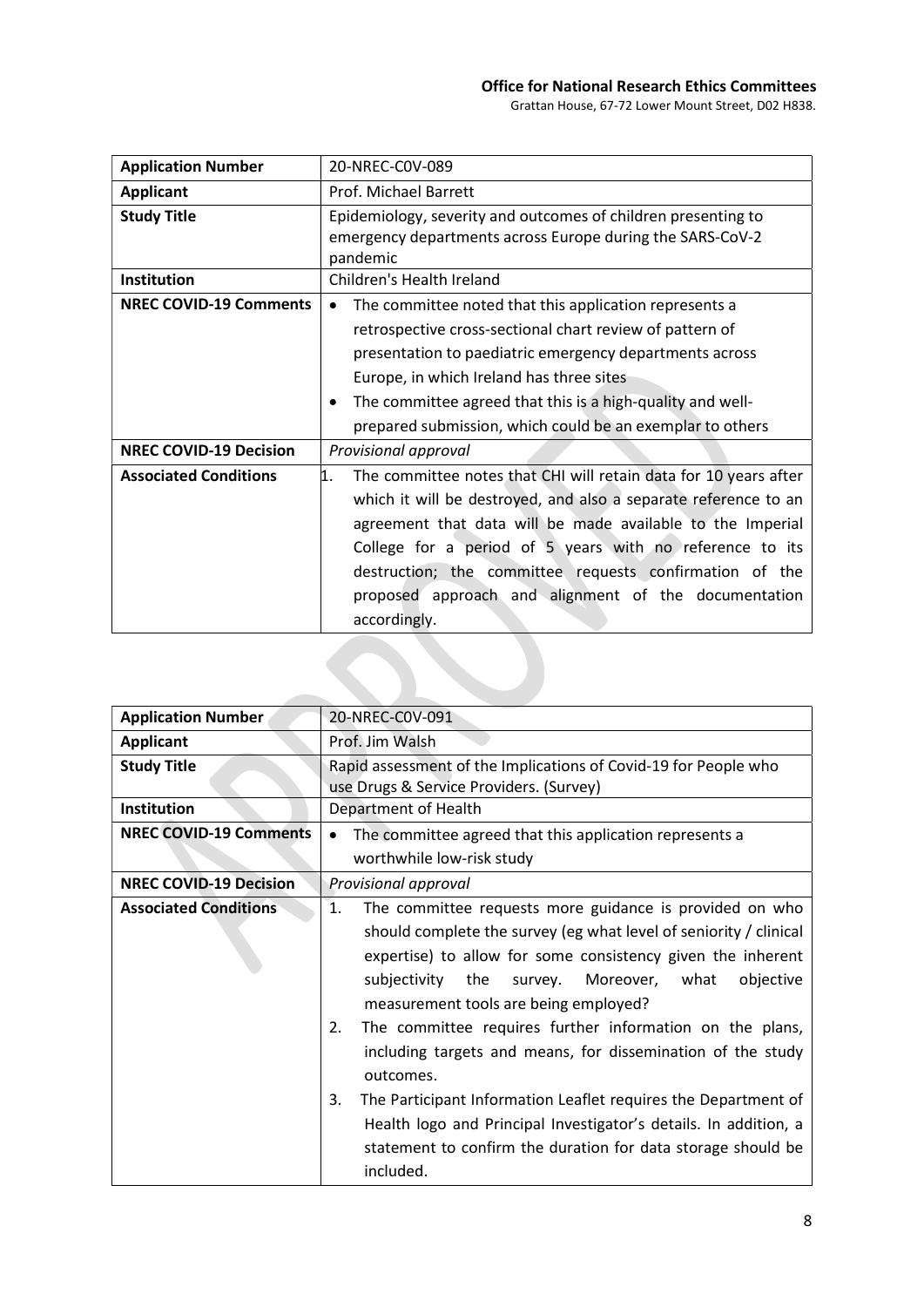| 4. | The committee requires that consent is required prior to          |
|----|-------------------------------------------------------------------|
|    |                                                                   |
|    | admission to the survey. An appropriate consent statement,        |
|    | pertaining to both participation and data collection, is required |
|    | at the start of the survey to which participants can 'tick box',  |
|    | with preclusion to proceed if consent is not agreed.              |
| 5. | Recognising the association of this study with the related study  |
|    | 20-NREC-COV-094, where there are shared aspects (eg data          |
|    | dissemination, master key holder), the committee requests         |
|    | consistency of approach across both studies.                      |
| 6. | The committee requests that the master key is held by a           |
|    | trustworthy member of organisational staff not involved in the    |
|    | research study.                                                   |

| <b>Application Number</b>     | 20-NREC-C0V-094                                                                                                                                                                                                                                                                                                                                                                                                                                                                                                                                                                                                                                                                                                                                                                                                                                                                                                                                                                                                                                                                                                                                 |
|-------------------------------|-------------------------------------------------------------------------------------------------------------------------------------------------------------------------------------------------------------------------------------------------------------------------------------------------------------------------------------------------------------------------------------------------------------------------------------------------------------------------------------------------------------------------------------------------------------------------------------------------------------------------------------------------------------------------------------------------------------------------------------------------------------------------------------------------------------------------------------------------------------------------------------------------------------------------------------------------------------------------------------------------------------------------------------------------------------------------------------------------------------------------------------------------|
| <b>Applicant</b>              | Prof. Jim Walsh                                                                                                                                                                                                                                                                                                                                                                                                                                                                                                                                                                                                                                                                                                                                                                                                                                                                                                                                                                                                                                                                                                                                 |
| <b>Study Title</b>            | Case studies for the Rapid assessment of the Implications of Covid-                                                                                                                                                                                                                                                                                                                                                                                                                                                                                                                                                                                                                                                                                                                                                                                                                                                                                                                                                                                                                                                                             |
|                               | 19 for People who use Drugs & Service Providers                                                                                                                                                                                                                                                                                                                                                                                                                                                                                                                                                                                                                                                                                                                                                                                                                                                                                                                                                                                                                                                                                                 |
| Institution                   | Department of Health                                                                                                                                                                                                                                                                                                                                                                                                                                                                                                                                                                                                                                                                                                                                                                                                                                                                                                                                                                                                                                                                                                                            |
| <b>NREC COVID-19 Comments</b> | The committee agreed that this application represents a<br>$\bullet$                                                                                                                                                                                                                                                                                                                                                                                                                                                                                                                                                                                                                                                                                                                                                                                                                                                                                                                                                                                                                                                                            |
|                               | worthwhile study with potential to inform ongoing policy                                                                                                                                                                                                                                                                                                                                                                                                                                                                                                                                                                                                                                                                                                                                                                                                                                                                                                                                                                                                                                                                                        |
| <b>NREC COVID-19 Decision</b> | Provisional approval                                                                                                                                                                                                                                                                                                                                                                                                                                                                                                                                                                                                                                                                                                                                                                                                                                                                                                                                                                                                                                                                                                                            |
| <b>Associated Conditions</b>  | Regarding the proposed approach of semi-structured interview,<br>1.<br>the committee queries if this format may lead to identifiable<br>personal data being obtained regarding participants or service<br>users.<br>2.<br>Further explanation of the nature of the case studies, including<br>the likelihood of sharing of identifiable personal data, will in<br>turn necessitate a revision of the Participant Information<br>Leaflet.<br>The committee requests that the data protection elements of<br>3.<br>the consent form is revised to include specific mention of 'I<br>consent to the use of my personal data in the following<br>waysetc' (those ways depending on the extent of the risk of<br>identifiable personal data being revealed in the case studies).<br>The committee requests comment on how the methodology<br>4.<br>contained in application 094 will address the research questions<br>as set out in section 2.2.<br>5.<br>Recognising the association of this study with the related study<br>20-NREC-COV-091, where there are shared aspects (eg data<br>dissemination, master key holder), the committee requests |
|                               | consistency of approach across both studies.                                                                                                                                                                                                                                                                                                                                                                                                                                                                                                                                                                                                                                                                                                                                                                                                                                                                                                                                                                                                                                                                                                    |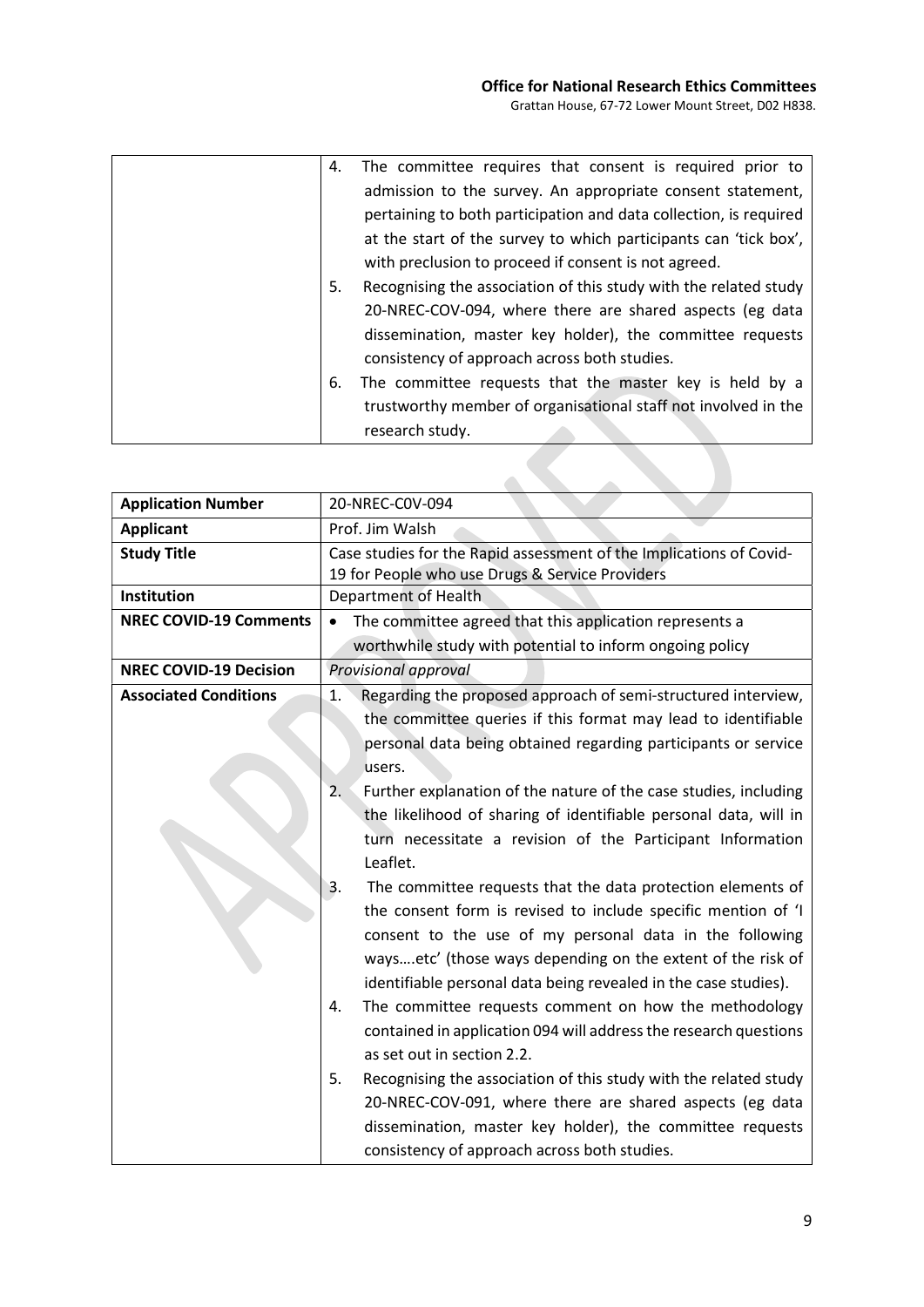|  | The committee requests that the master key is held by a        |
|--|----------------------------------------------------------------|
|  | trustworthy member of organisational staff not involved in the |
|  | research study.                                                |

| <b>Application Number</b>     | 20-NREC-C0V-087                                                                                                                                                                                                                                                                                                                                                                                                                                                                                                                                                                                                                                                                                                                                                                                                                                                                                                                                                                                                                                                                                                                                                                                                                                                                                                                                                                                                                                                                                                                                                                                                                                                                                                 |
|-------------------------------|-----------------------------------------------------------------------------------------------------------------------------------------------------------------------------------------------------------------------------------------------------------------------------------------------------------------------------------------------------------------------------------------------------------------------------------------------------------------------------------------------------------------------------------------------------------------------------------------------------------------------------------------------------------------------------------------------------------------------------------------------------------------------------------------------------------------------------------------------------------------------------------------------------------------------------------------------------------------------------------------------------------------------------------------------------------------------------------------------------------------------------------------------------------------------------------------------------------------------------------------------------------------------------------------------------------------------------------------------------------------------------------------------------------------------------------------------------------------------------------------------------------------------------------------------------------------------------------------------------------------------------------------------------------------------------------------------------------------|
| <b>Applicant</b>              | Prof. Patrick Sheahan                                                                                                                                                                                                                                                                                                                                                                                                                                                                                                                                                                                                                                                                                                                                                                                                                                                                                                                                                                                                                                                                                                                                                                                                                                                                                                                                                                                                                                                                                                                                                                                                                                                                                           |
| <b>Study Title</b>            | ICE: Impact of COVID 19 on ENT Surgery in Ireland                                                                                                                                                                                                                                                                                                                                                                                                                                                                                                                                                                                                                                                                                                                                                                                                                                                                                                                                                                                                                                                                                                                                                                                                                                                                                                                                                                                                                                                                                                                                                                                                                                                               |
| Institution                   | South Infirmary-Victoria University Hospital Cork                                                                                                                                                                                                                                                                                                                                                                                                                                                                                                                                                                                                                                                                                                                                                                                                                                                                                                                                                                                                                                                                                                                                                                                                                                                                                                                                                                                                                                                                                                                                                                                                                                                               |
| <b>NREC COVID-19 Comments</b> | The committee noted that this application represents a re-<br>submission of an application that was declined by the NREC<br>COVID-19 on 3rd June 2020<br>The committee agreed that the resubmission is much improved<br>٠<br>and addresses many of the previous queries of the NREC COVID-<br>19                                                                                                                                                                                                                                                                                                                                                                                                                                                                                                                                                                                                                                                                                                                                                                                                                                                                                                                                                                                                                                                                                                                                                                                                                                                                                                                                                                                                                |
| <b>NREC COVID-19 Decision</b> | Provisional approval                                                                                                                                                                                                                                                                                                                                                                                                                                                                                                                                                                                                                                                                                                                                                                                                                                                                                                                                                                                                                                                                                                                                                                                                                                                                                                                                                                                                                                                                                                                                                                                                                                                                                            |
| <b>Associated Conditions</b>  | Noting reference to the collection of 'some extra data' in the<br>1.<br>Participant Information Leaflet, the committee requires that a<br>brief appropriate explanation is provided therein.<br>Regarding the recruitment of children as participants, the<br>2.<br>committee requests that a script is provided for the<br>conversation with parents, in addition to a parental consent<br>form.<br>3.<br>The committee notes the statement that surgeons' data will<br>be 'fully anonymised' at a national level but is unclear if the<br>surgeons' data will be linked to the patients they operate on.<br>The committee asserts that the data of professional<br>4.<br>participants deserves no less protection than that of their<br>patients, and requests that data protection assurances are<br>provided (in line with Section 9) for both groups.<br>The committee notes references to retrospective and<br>5.<br>prospective components to the study; as this is not described<br>in the protocol, it requests clarity in this regard.<br>There is a consent process inconsistency whereby HSW consent<br>6.<br>is formally recorded but that of patients is not. The committee<br>is unclear as to how patient consent will be actually be<br>recorded; please clarify (eg patient consent form template).<br>Furthermore, the committee asserts that thumbprint is<br>inappropriate means of recording consent.<br>The application does not refer to the risk of transmission from<br>7.<br>HCW to patient and the committee requests that this risk is<br>acknowledged in the patient materials; moreover, the<br>committee cautions against an assumption that transmission<br>only goes one way. |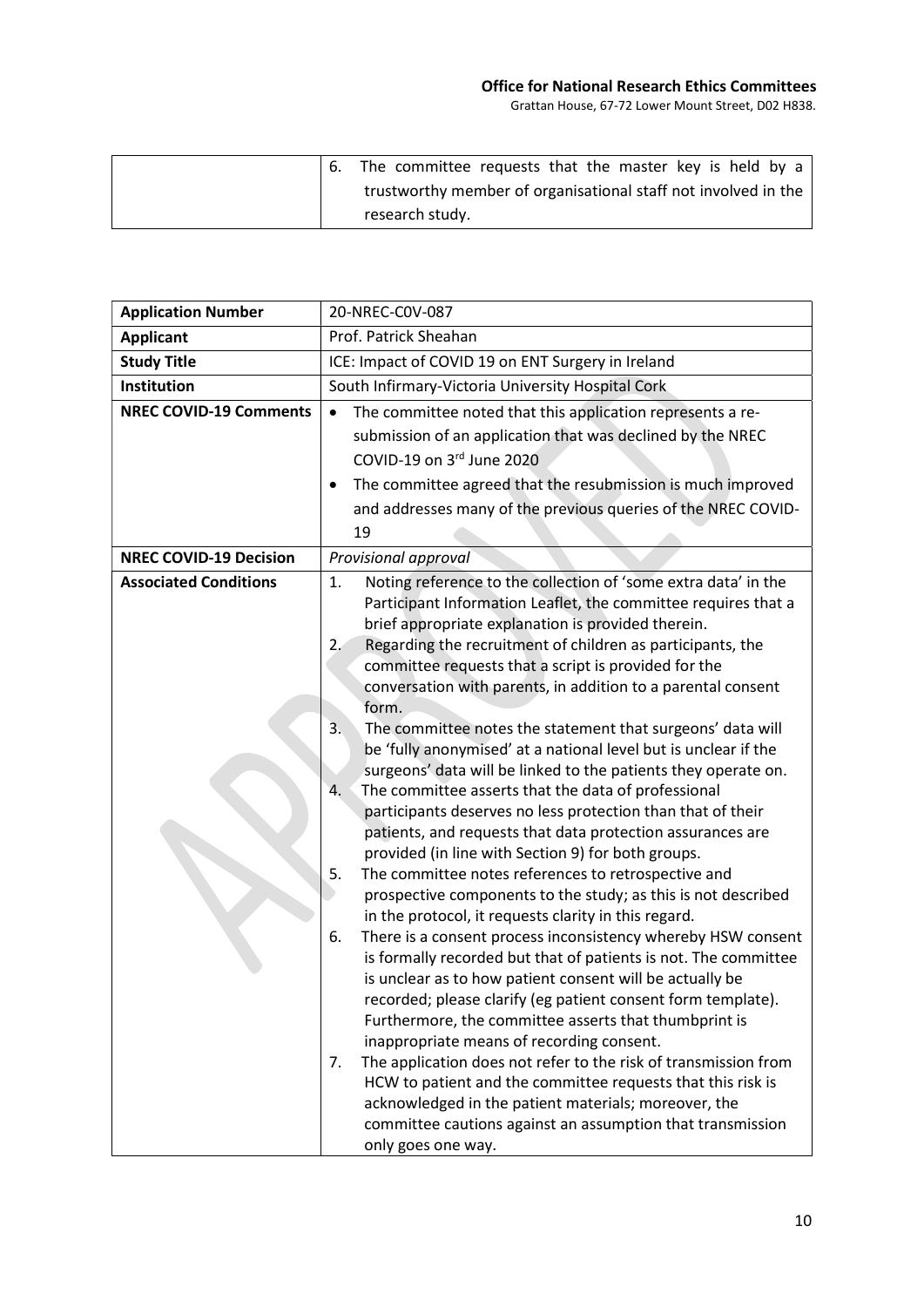|  | Given the possibility of a cluster effect (eg medical teams,<br>wards), the committee requires that this is factored into any |
|--|-------------------------------------------------------------------------------------------------------------------------------|
|  | analysis.                                                                                                                     |

| <b>Application Number</b>     | 20-NREC-C0V-090                                                      |  |  |
|-------------------------------|----------------------------------------------------------------------|--|--|
| <b>Applicant</b>              | Prof. Patricia Fitzpatrick                                           |  |  |
| <b>Study Title</b>            | Analysis of the impact of COVID-19 pandemic on people with cystic    |  |  |
|                               | fibrosis and parents of children with cystic fibrosis.               |  |  |
| Institution                   | <b>University College Dublin</b>                                     |  |  |
| <b>NREC COVID-19 Comments</b> | The committee agreed that the application representing this          |  |  |
|                               | online anonymous survey of Irish adults with cystic fibrosis (CF)    |  |  |
|                               | and parents / guardians of children with CF, is well presented       |  |  |
|                               | overall                                                              |  |  |
| <b>NREC COVID-19 Decision</b> | Provisional approval                                                 |  |  |
| <b>Associated Conditions</b>  | The committee queries the statement in the Participant<br>1.         |  |  |
|                               | Information Leaflet (PIL) on the option to withdraw at any stage,    |  |  |
|                               | however given the data is anonymised on submission, this will        |  |  |
|                               | not be possible; please amend accordingly.                           |  |  |
|                               | The committee notes mention of Survey Monkey (p. 37),<br>2.          |  |  |
|                               | however throughout the application SmartSurvey UK is                 |  |  |
|                               | referenced as the tool to be used; the committee requires            |  |  |
|                               | confirmation in this regard.                                         |  |  |
|                               | 3.<br>The committee requests an estimation of predicted sample size. |  |  |
|                               | The committee asserts that more information is to be gathered<br>4.  |  |  |
|                               | than is necessary for the research question under investigation      |  |  |
|                               | by the UCD team; the details of and rationale for additional data    |  |  |
|                               | (for example for analyses by Cystic Fibrosis Ireland) should be      |  |  |
|                               | explained in the PIL.                                                |  |  |
|                               |                                                                      |  |  |
|                               |                                                                      |  |  |
|                               |                                                                      |  |  |